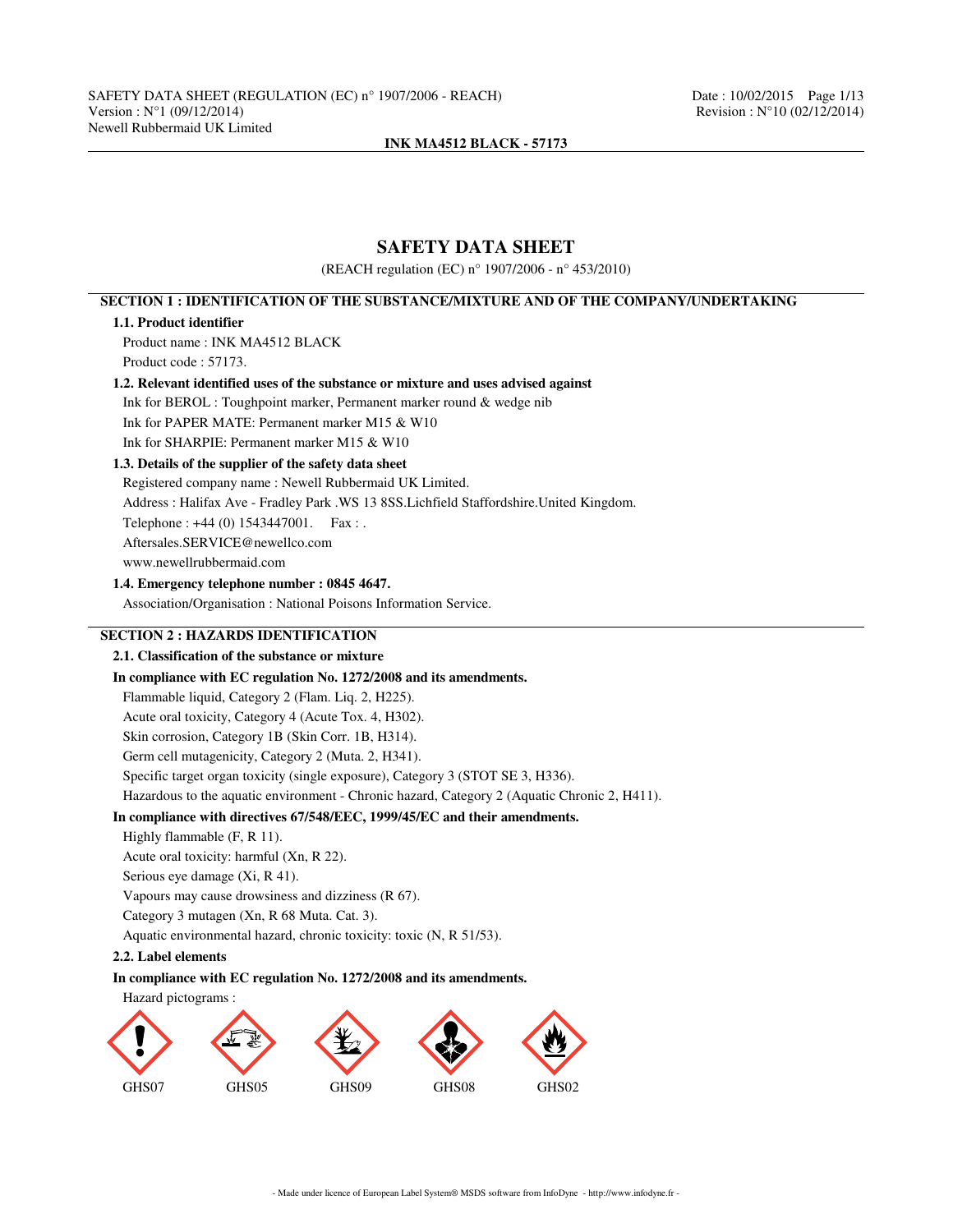| Signal Word:<br><b>DANGER</b>           |                                                                                                                                     |
|-----------------------------------------|-------------------------------------------------------------------------------------------------------------------------------------|
| Product identifiers :                   |                                                                                                                                     |
| 603-003-00-0                            | PROPAN-1-OL                                                                                                                         |
| EC 291-933-4<br>CAS 8005-02-5           | ETHYLHEXYL PHOSPHORIC ACID ESTER<br><b>C.I. SOLVENT BLACK 7</b>                                                                     |
| CAS 52080-58-7                          | <b>C.I. SOLVENT VIOLET 8</b>                                                                                                        |
| CAS 495-54-5                            | <b>C.I. SOLVENT ORANGE 3</b>                                                                                                        |
| CAS 6786-83-0                           | <b>C.I. SOLVENT BLUE 4</b>                                                                                                          |
| Hazard statements :                     |                                                                                                                                     |
| H <sub>225</sub>                        | Highly flammable liquid and vapour.                                                                                                 |
| H302                                    | Harmful if swallowed.                                                                                                               |
| H314                                    | Causes severe skin burns and eye damage.                                                                                            |
| H336                                    | May cause drowsiness or dizziness.                                                                                                  |
| H341                                    | Suspected of causing genetic defects.                                                                                               |
| H411                                    | Toxic to aquatic life with long lasting effects.                                                                                    |
| Precautionary statements - General :    |                                                                                                                                     |
| P101                                    | If medical advice is needed, have product container or label at hand.                                                               |
| P102                                    | Keep out of reach of children.                                                                                                      |
| Precautionary statements - Prevention : |                                                                                                                                     |
| P202                                    | Do not handle until all safety precautions have been read and understood.                                                           |
| P <sub>210</sub>                        | Keep away from heat, hot surfaces, sparks, open flames and other ignition sources. No<br>smoking.                                   |
| P <sub>240</sub>                        | Ground/bond container and receiving equipment.                                                                                      |
| P <sub>260</sub>                        | Do not breathe dust/fume/gas/mist/vapours/spray.                                                                                    |
| P <sub>264</sub>                        | Wash  thoroughly after handling.                                                                                                    |
| P <sub>270</sub>                        | Do no eat, drink or smoke when using this product.                                                                                  |
| P <sub>271</sub>                        | Use only outdoors or in a well-ventilated area.                                                                                     |
| P273                                    | Avoid release to the environment.                                                                                                   |
| P <sub>280</sub>                        | Wear protective gloves/protective clothing/eye protection/face protection.                                                          |
| Precautionary statements - Response :   |                                                                                                                                     |
| $P301 + P330 + P331$                    | IF SWALLOWED: rinse mouth. Do NOT induce vomiting.                                                                                  |
| $P303 + P361 + P353$                    | IF ON SKIN (or hair): Take off immediately all contaminated clothing. Rinse skin with<br>water/shower.                              |
| $P305 + P351 + P338$                    | IF IN EYES: Rinse cautiously with water for several minutes. Remove contact lenses, if<br>present and easy to do. Continue rinsing. |
| $P308 + P313$                           | IF exposed or concerned: Get medical advice/attention.                                                                              |
| P310                                    | Immediately call a POISON CENTER/doctor/                                                                                            |
| P321                                    | Specific treatment (see  on this label).                                                                                            |
| P363                                    | Wash contaminated clothing before reuse.                                                                                            |
| $P370 + P378$                           | In case of fire: Use to extinguish.                                                                                                 |
| P391                                    | Collect spillage.                                                                                                                   |
| Precautionary statements - Storage :    |                                                                                                                                     |
| $P403 + P233$                           | Store in a well-ventilated place. Keep container tightly closed.                                                                    |
| $P403 + P235$                           | Store in a well-ventilated place. Keep cool.                                                                                        |
| P405                                    | Store locked up.                                                                                                                    |
| Precautionary statements - Disposal :   |                                                                                                                                     |
| P501                                    | Dispose of contents/container to                                                                                                    |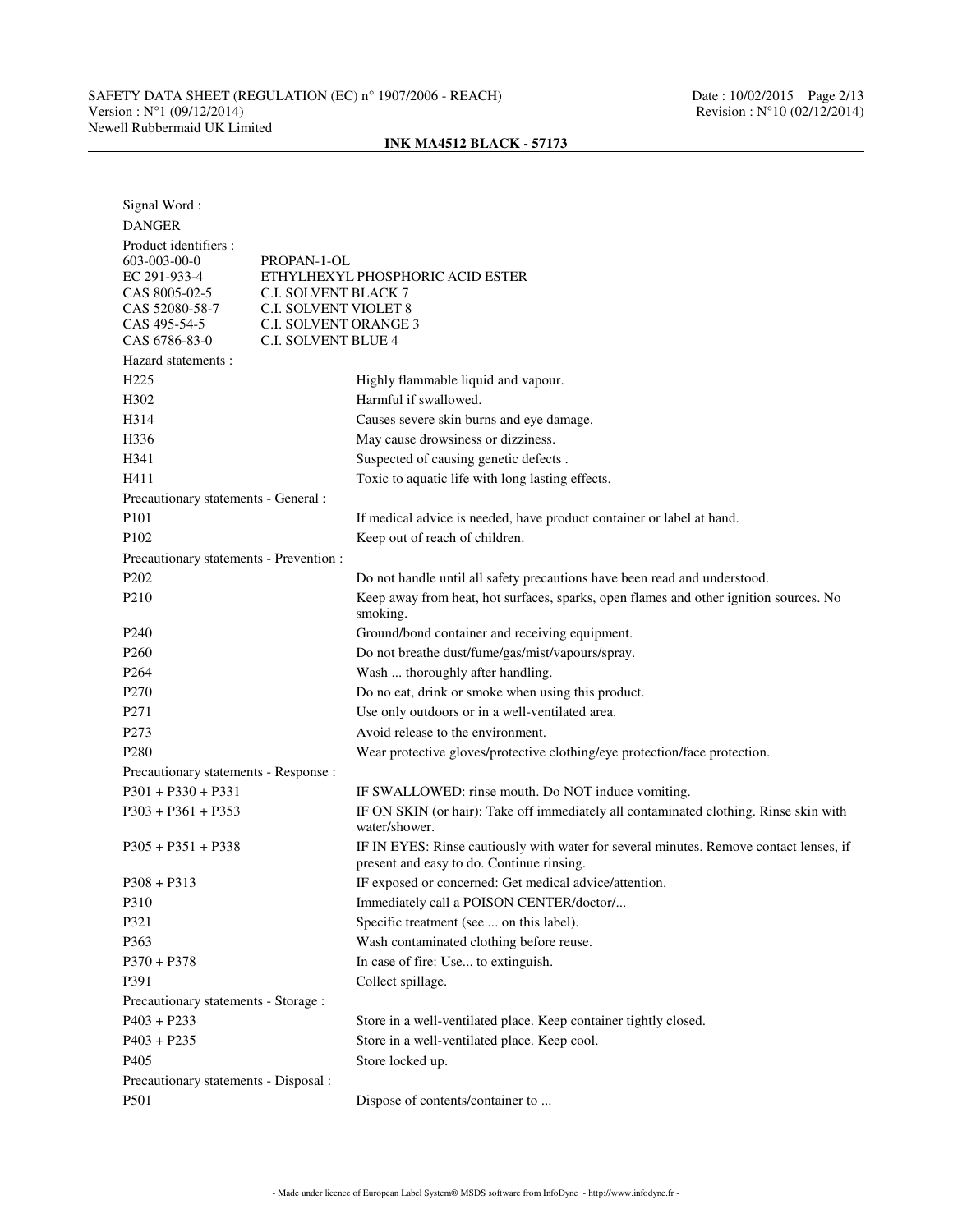### **2.3. Other hazards**

The mixture contains substances classified as 'Substances of Very High Concern' (SVHC)  $> = 0.1\%$  published by the European CHemicals Agency (ECHA) under article 57 of REACH: http://echa.europa.eu/fr/candidate-list-table

The mixture satisfies neither the PBT nor the vPvB criteria for mixtures in accordance with annexe XIII of the REACH regulations EC 1907/2006.

# **SECTION 3 : COMPOSITION/INFORMATION ON INGREDIENTS**

## **3.2. Mixtures**

| <b>Composition:</b>                     |                         |                  |             |                     |
|-----------------------------------------|-------------------------|------------------|-------------|---------------------|
| Identification                          | (EC) 1272/2008          | 67/548/EEC       | <b>Note</b> | $\%$                |
| INDEX: 603-003-00-0                     | GHS02, GHS05, GHS07     | Xi,F             | $[1]$       | $50 \le x \% < 100$ |
| $CAS: 71-23-8$                          | Dgr                     | Xi;R41           |             |                     |
| EC: 200-746-9                           | Flam. Liq. 2, H225      | F; R11           |             |                     |
|                                         | Eye Dam. 1, H318        | R <sub>67</sub>  |             |                     |
| PROPAN-1-OL                             | STOT SE 3, H336         |                  |             |                     |
| $CRS: 90506 - 69 - 7$                   | GHS07, GHS05            | $\mathbf C$      |             | $2.5 \le x \% < 10$ |
| EC: 291-933-4                           | Dgr                     | C; R34           |             |                     |
|                                         | Acute Tox. 4, H302      | Xn; R22          |             |                     |
| <b>ETHYLHEXYL PHOSPHORIC ACID ESTER</b> | Skin Corr. 1B, H314     |                  |             |                     |
| $ CAS: 8005-02-5$                       |                         | Xn               |             | $2.5 \le x \% < 10$ |
|                                         | Acute Tox. 4, H302      | Xn;R48/20/21/22  |             |                     |
| C.I. SOLVENT BLACK 7                    | Skin Corr. 1B, H314     |                  |             |                     |
| $ CAS: 52080-58-7$                      | GHS07, GHS05, GHS09     | Xn, N            |             | $2.5 \le x \% < 10$ |
|                                         | Dgr                     | Xn; R22          |             |                     |
| <b>C.I. SOLVENT VIOLET 8</b>            | Acute Tox. 4, H302      | Xi; R41          |             |                     |
|                                         | Eye Dam. 1, H318        | N;R50/53         |             |                     |
|                                         | Aquatic Acute 1, H400   |                  |             |                     |
|                                         | $M$ Acute = 1           |                  |             |                     |
|                                         | Aquatic Chronic 1, H410 |                  |             |                     |
|                                         | $M$ Chronic = 1         |                  |             |                     |
| CAS: 495-54-5                           | GHS07, GHS09, GHS08     | Xn,N             | $[2]$       | $2.5 \le x \% < 10$ |
|                                         | Wng                     | Muta. Cat. 3;R68 |             |                     |
| C.I. SOLVENT ORANGE 3                   | Acute Tox. 4, H302      | Xn; R22          |             |                     |
|                                         | Skin Irrit. 2, H315     | Xi; R38          |             |                     |
|                                         | Muta. 2, H341           | N;R50/53         |             |                     |
|                                         | Aquatic Acute 1, H400   |                  |             |                     |
|                                         | $M$ Acute = 1           |                  |             |                     |
|                                         | Aquatic Chronic 1, H410 |                  |             |                     |
|                                         | $M$ Chronic = 1         |                  |             |                     |
| CAS: 6786-83-0                          | GHS07, GHS09            | Xn,N             | [6]         | $2.5 \le x \% < 10$ |
|                                         | Wng                     | Xn;R20/22        |             |                     |
| <b>C.I. SOLVENT BLUE 4</b>              | Acute Tox. 4, H302      | N:R50/53         |             |                     |
|                                         | Acute Tox. 4, H332      |                  |             |                     |
|                                         | Aquatic Acute 1, H400   |                  |             |                     |
|                                         | $M$ Acute = 1           |                  |             |                     |
|                                         | Aquatic Chronic 1, H410 |                  |             |                     |
|                                         | $M$ Chronic = 1         |                  |             |                     |

### **Information on ingredients :**

[6\*] Substance C.I. Solvent Blue 4 (CAS: 6786-83-0) is considered an SVHC only if it contains more than 0.1% of Michler's Ketone

[1] Substance for which maximum workplace exposure limits are available.

[2] Carcinogenic, mutagenic or reprotoxic (CMR) substance.

[6] Substances of very high concern (SVHC).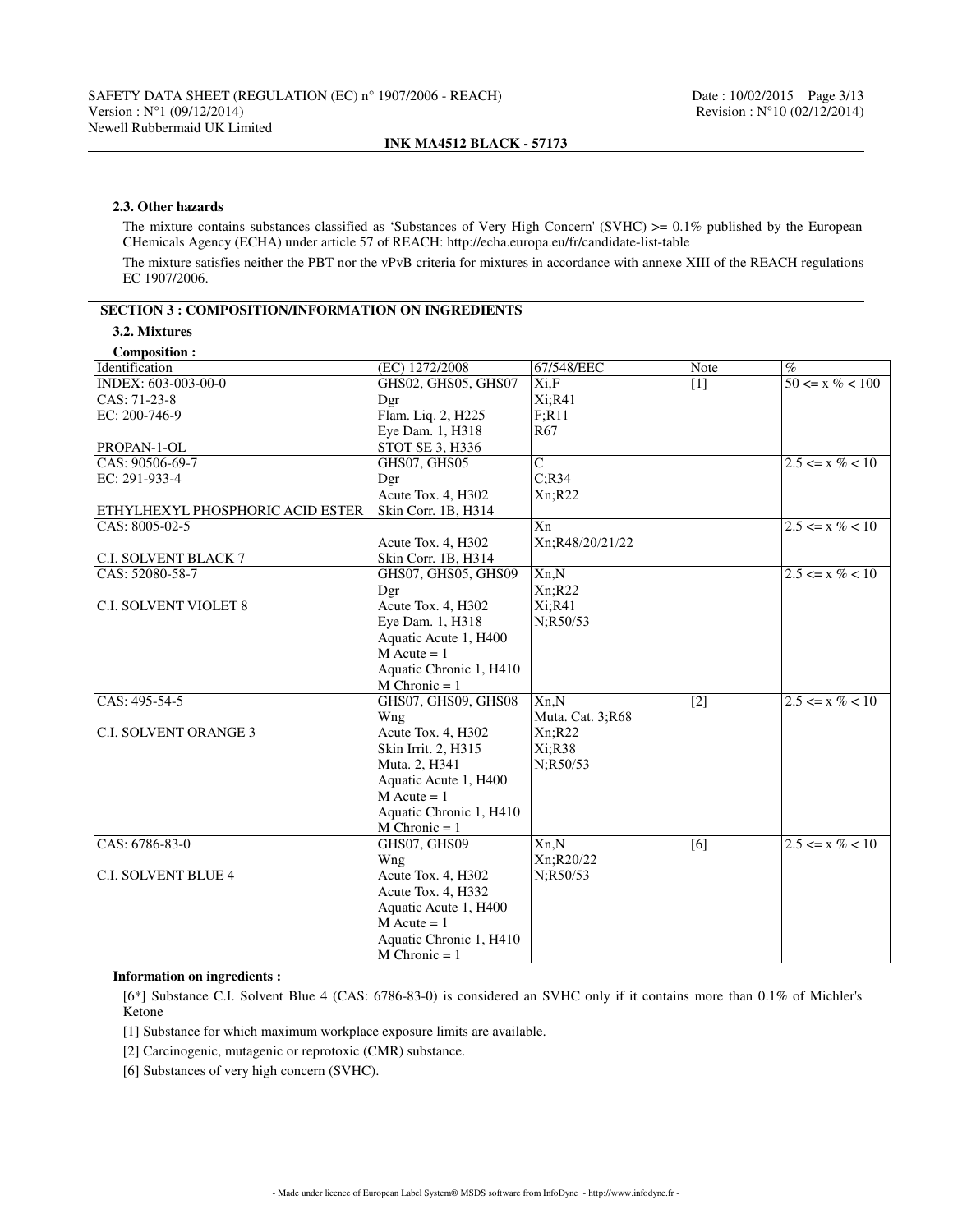### **SECTION 4 : FIRST AID MEASURES**

As a general rule, in case of doubt or if symptoms persist, always call a doctor.

NEVER induce swallowing by an unconscious person.

## **4.1. Description of first aid measures**

## **In the event of exposure by inhalation :**

In the event of massive inhalation, remove the person exposed to fresh air. Keep warm and at rest.

If the person is unconscious, place in recovery position. Notify a doctor in all events, to ascertain whether observation and supportive hospital care will be necessary.

If breathing is irregular or has stopped, effect mouth-to-mouth resuscitation and call a doctor.

### **In the event of splashes or contact with eyes :**

Wash thoroughly with soft, clean water for 15 minutes holding the eyelids open.

Regardless of the initial state, refer the patient to an ophthalmologist and show him the label.

### **In the event of splashes or contact with skin :**

Remove any soiled or splashed clothing immediately.

Watch out for any remaining product between skin and clothing, watches, shoes, etc.

If the contaminated area is widespread and/or there is damage to the skin, a doctor must be consulted or the patient transferred to hospital.

Remove contaminated clothing and wash the skin thoroughly with soap and water.

### **In the event of swallowing :**

Do not give the patient anything orally.

In the event of swallowing, if the quantity is small (no more than one mouthful), rinse the mouth with water, administer activated medical charcoal and consult a doctor.

Keep the person exposed at rest. Do not force vomiting.

Seek medical attention immediately, showing the label.

If swallowed accidentally, call a doctor to ascertain whether observation and hospital care will be necessary. Show the label.

### **4.2. Most important symptoms and effects, both acute and delayed**

No data available.

### **4.3. Indication of any immediate medical attention and special treatment needed**

No data available.

## **SECTION 5 : FIREFIGHTING MEASURES**

## Flammable.

Chemical powders, carbon dioxide and other extinguishing gas are suitable for small fires.

## **5.1. Extinguishing media**

Keep packages near the fire cool, to prevent pressurised containers from bursting.

### **Suitable methods of extinction**

- In the event of a fire, use :
- sprayed water or water mist
- water with AFFF (Aqueous Film Forming Foam) additive
- halon
- foam
- multipurpose ABC powder
- BC powder
- carbon dioxide (CO2)
- dry sand
- Special foams for polar liquids (known as alcohol resistant)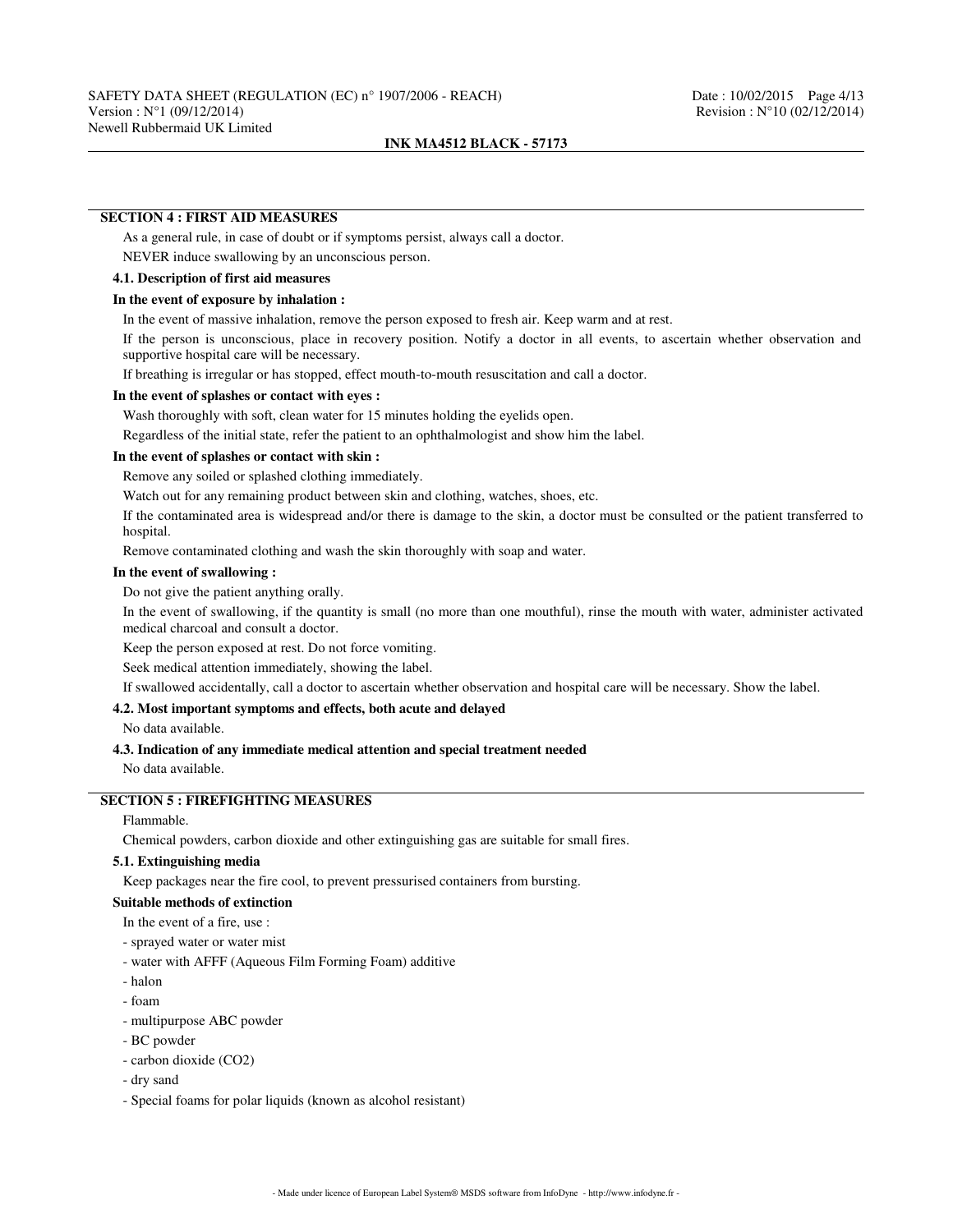Prevent the effluent of fire-fighting measures from entering drains or waterways.

### **Unsuitable methods of extinction**

In the event of a fire, do not use :

- water jet

- water

## **5.2. Special hazards arising from the substance or mixture**

A fire will often produce a thick black smoke. Exposure to decomposition products may be hazardous to health.

Do not breathe in smoke.

In the event of a fire, the following may be formed :

- carbon monoxide (CO)

- carbon dioxide (CO2)

### **5.3. Advice for firefighters**

Fire-fighting personnel are to be equipped with autonomous insulating breathing apparatus.

# **SECTION 6 : ACCIDENTAL RELEASE MEASURES**

### **6.1. Personal precautions, protective equipment and emergency procedures**

Consult the safety measures listed under headings 7 and 8.

## **For non first aid worker**

Because of the organic solvents contained in the mixture, eliminate sources of ignition and ventilate the area.

Avoid inhaling the vapors.

Avoid any contact with the skin and eyes.

If a large quantity has been spilt, evacuate all personnel and only allow intervention by trained operators equipped with safety apparatus.

### **For first aid worker**

First aid workers will be equipped with suitable personal protective equipment (See section 8).

### **6.2. Environmental precautions**

Contain and control the leaks or spills with non-combustible absorbent materials such as sand, earth, vermiculite, diatomaceous earth in drums for waste disposal.

Prevent any material from entering drains or waterways.

If the product contaminates waterways, rivers or drains, alert the relevant authorities in accordance with statutory procedures Use drums to dispose of collected waste in compliance with current regulations (see section 13).

### **6.3. Methods and material for containment and cleaning up**

Clean preferably with a detergent, do not use solvents.

### **6.4. Reference to other sections**

No data available.

# **SECTION 7 : HANDLING AND STORAGE**

Requirements relating to storage premises apply to all facilities where the mixture is handled.

# **7.1. Precautions for safe handling**

Always wash hands after handling.

Remove and wash contaminated clothing before re-using.

Ensure that there is adequate ventilation, especially in confined areas.

Remove contaminated clothing and protective equipment before entering eating areas.

Emergency showers and eye wash stations will be required in facilities where the mixture is handled constantly.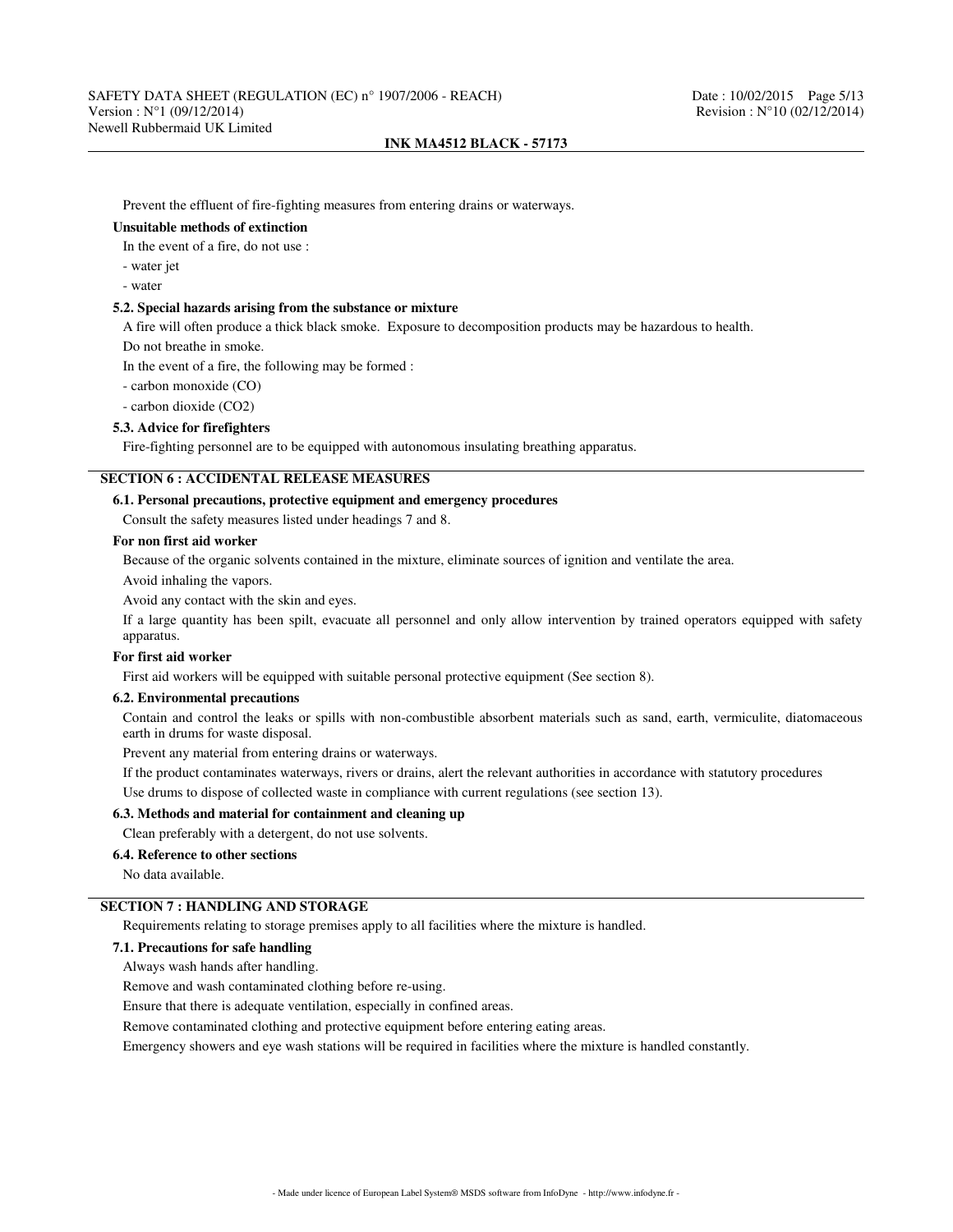### **Fire prevention :**

Handle in well-ventilated areas.

Vapours are heavier than air. They can spread along the ground and form mixtures that are explosive with air.

Prevent the formation of flammable or explosive concentrations in air and avoid vapor concentrations higher than the occupational exposure limits.

Prevent the accumulation of electrostatic charges with connections to earth.

The mixture can become electrostatically charged : always earth during decanting operations. Wear antistatic shoes and clothing and floors should be electrically conductive.

Use the mixture in premises free of naked flames or other sources of ignition and ensure that electrical equipment is suitably protected.

Keep packages tightly closed and away from sources of heat, sparks and naked flames.

Do not use tools which may produce sparks. Do not smoke.

Prevent access by unauthorised personnel.

## **Recommended equipment and procedures :**

For personal protection, see section 8.

Observe precautions stated on label and also industrial safety regulations.

Avoid inhaling vapors. Carry out any industrial operation which may give rise to this in a sealed apparatus.

Provide vapor extraction at the emission source and also general ventilation of the premises.

Also provide breathing apparatus for certain short tasks of an exceptional nature and for emergency interventions.

In all cases, recover emissions at source.

Avoid exposure - obtain special instructions before use.

Packages which have been opened must be reclosed carefully and stored in an upright position.

## **Prohibited equipment and procedures :**

No smoking, eating or drinking in areas where the mixture is used.

Never open the packages under pressure.

## **7.2. Conditions for safe storage, including any incompatibilities**

No data available.

# **Storage**

Keep out of reach of children.

Keep the container tightly closed in a dry, well-ventilated place.

Keep away from food and drink, including those for animals.

Keep away from all sources of ignition - do not smoke.

Keep well away from all sources of ignition, heat and direct sunlight.

Avoid accumulation of electrostatic charges.

The floor must be impermeable and form a collecting basin so that, in the event of an accidental spillage, the liquid cannot spread beyond this area.

## **Packaging**

Always keep in packaging made of an identical material to the original.

## **7.3. Specific end use(s)**

No data available.

## **SECTION 8 : EXPOSURE CONTROLS/PERSONAL PROTECTION**

# **8.1. Control parameters**

### **Occupational exposure limits :**

- ACGIH TLV (American Conference of Governmental Industrial Hygienists, Threshold Limit Values, 2010) :

| CAS     | TWA :     | STEL:     | Ceiling: | Definition : Criteria : |                          |
|---------|-----------|-----------|----------|-------------------------|--------------------------|
| 71-23-8 | $200$ ppm | $400$ ppm |          | -                       | $\overline{\phantom{0}}$ |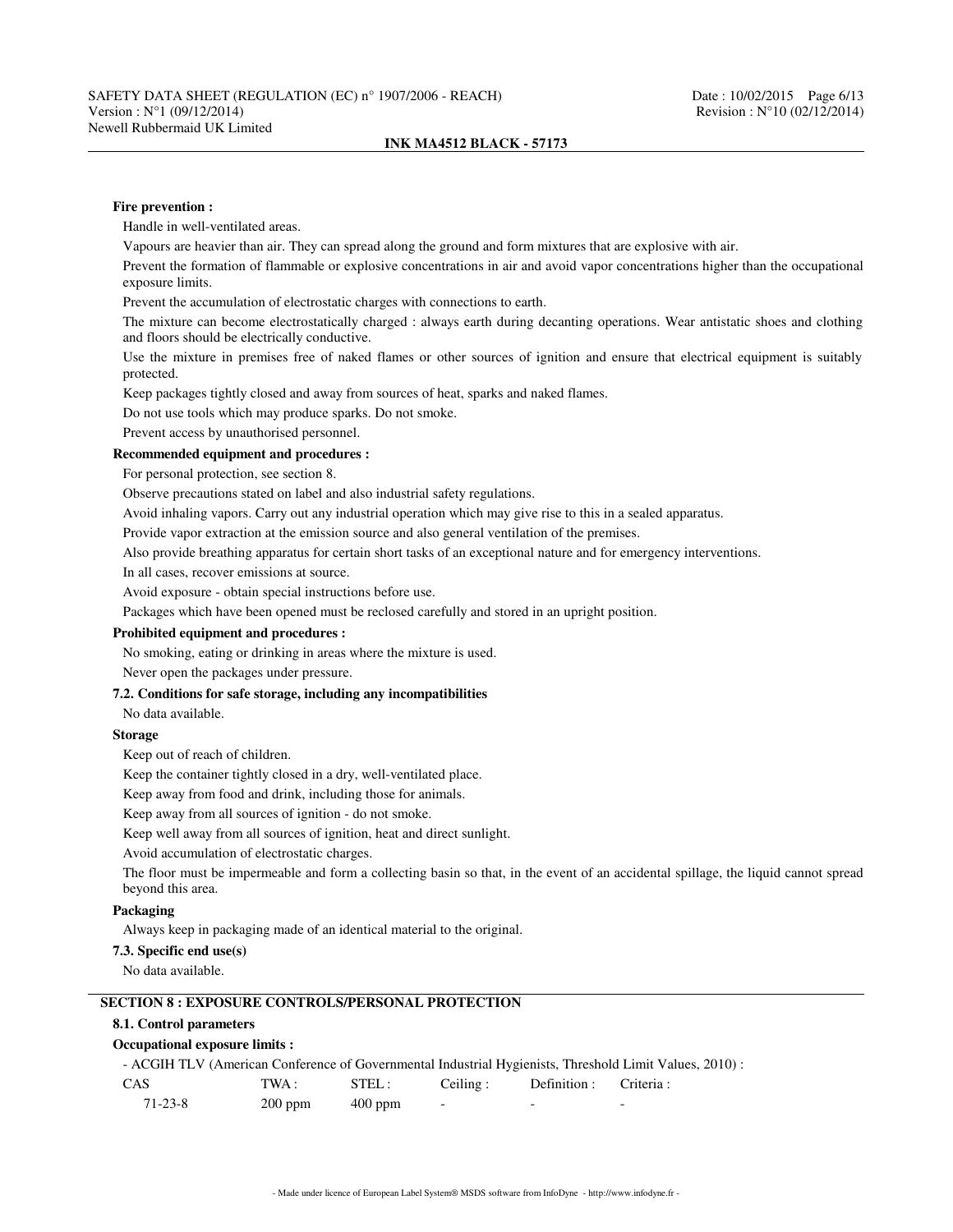# SAFETY DATA SHEET (REGULATION (EC) n° 1907/2006 - REACH) Date : 10/02/2015 Page 7/13<br>Version : N°1 (09/12/2014) Revision : N°10 (02/12/2014) Newell Rubbermaid UK Limited

### **INK MA4512 BLACK - 57173**

| - France (INRS - ED984 : 2008) :                         |             |                           |                          |                      |                          |         |  |  |
|----------------------------------------------------------|-------------|---------------------------|--------------------------|----------------------|--------------------------|---------|--|--|
| <b>CAS</b>                                               | $VME-ppm$ : | $VME-mg/m3$ : $VLE-ppm$ : |                          | $VLE-mg/m3$ : Notes: |                          | TMP No: |  |  |
| $71 - 23 - 8$                                            | 200         | 500                       | $\overline{\phantom{0}}$ |                      |                          | 84      |  |  |
| - UK / WEL (Workplace exposure limits, EH40/2005, 2007): |             |                           |                          |                      |                          |         |  |  |
| <b>CAS</b>                                               | TWA :       | STEL:                     | Ceiling:                 | Definition :         | Criteria :               |         |  |  |
| $71 - 23 - 8$                                            | $200$ ppm   | $250$ ppm                 | $\overline{\phantom{0}}$ |                      | $\overline{\phantom{0}}$ |         |  |  |

## **8.2. Exposure controls**

### **Personal protection measures, such as personal protective equipment**

Use personal protective equipment that is clean and has been properly maintained.

Store personal protective equipment in a clean place, away from the work area.

Never eat, drink or smoke during use. Remove and wash contaminated clothing before re-using. Ensure that there is adequate ventilation, especially in confined areas.

## **- Eye / face protection**

Avoid contact with eyes.

Use eye protectors designed to protect against liquid splashes

Before handling, wear safety goggles with protective sides accordance with standard EN166.

In the event of high danger, protect the face with a face shield.

Prescription glasses are not considered as protection.

Individuals wearing contact lenses should wear prescription glasses during work where they may be exposed to irritant vapours.

Provide eyewash stations in facilities where the product is handled constantly.

### **- Hand protection**

Use suitable protective gloves that are resistant to chemical agents in accordance with standard EN374.

Gloves must be selected according to the application and duration of use at the workstation.

Protective gloves need to be selected according to their suitability for the workstation in question : other chemical products that may be handled, necessary physical protections (cutting, pricking, heat protection), level of dexterity required.

Type of gloves recommended :

- Nitrile rubber (butadiene-acrylonitrile copolymer rubber (NBR))

Recommended properties :

- Impervious gloves in accordance with standard EN374

# **- Body protection**

Avoid skin contact.

Wear suitable protective clothing.

Suitable type of protective clothing :

In the event of substantial spatter, wear liquid-tight protective clothing against chemical risks (type 3) in accordance with EN14605 to prevent skin contact.

In the event of a risk of splashing, wear protective clothing against chemical risks (type 6) in accordance with EN13034 to prevent skin contact.

Wear suitable protective clothing and, in particular, an apron and boots. These items of clothing shall be maintained in good condition and cleaned after use.

Work clothing worn by personnel shall be laundered regularly.

After contact with the product, all parts of the body that have been soiled must be washed.

### **- Respiratory protection**

Avoid breathing vapours.

If the ventilation is insufficient, wear appropriate breathing apparatus.

When workers are confronted with concentrations that are above occupational exposure limits, they must wear a suitable, approved, respiratory protection device.

Anti-gas and vapour filter(s) (Combined filters) in accordance with standard EN14387 :

- A1 (Brown)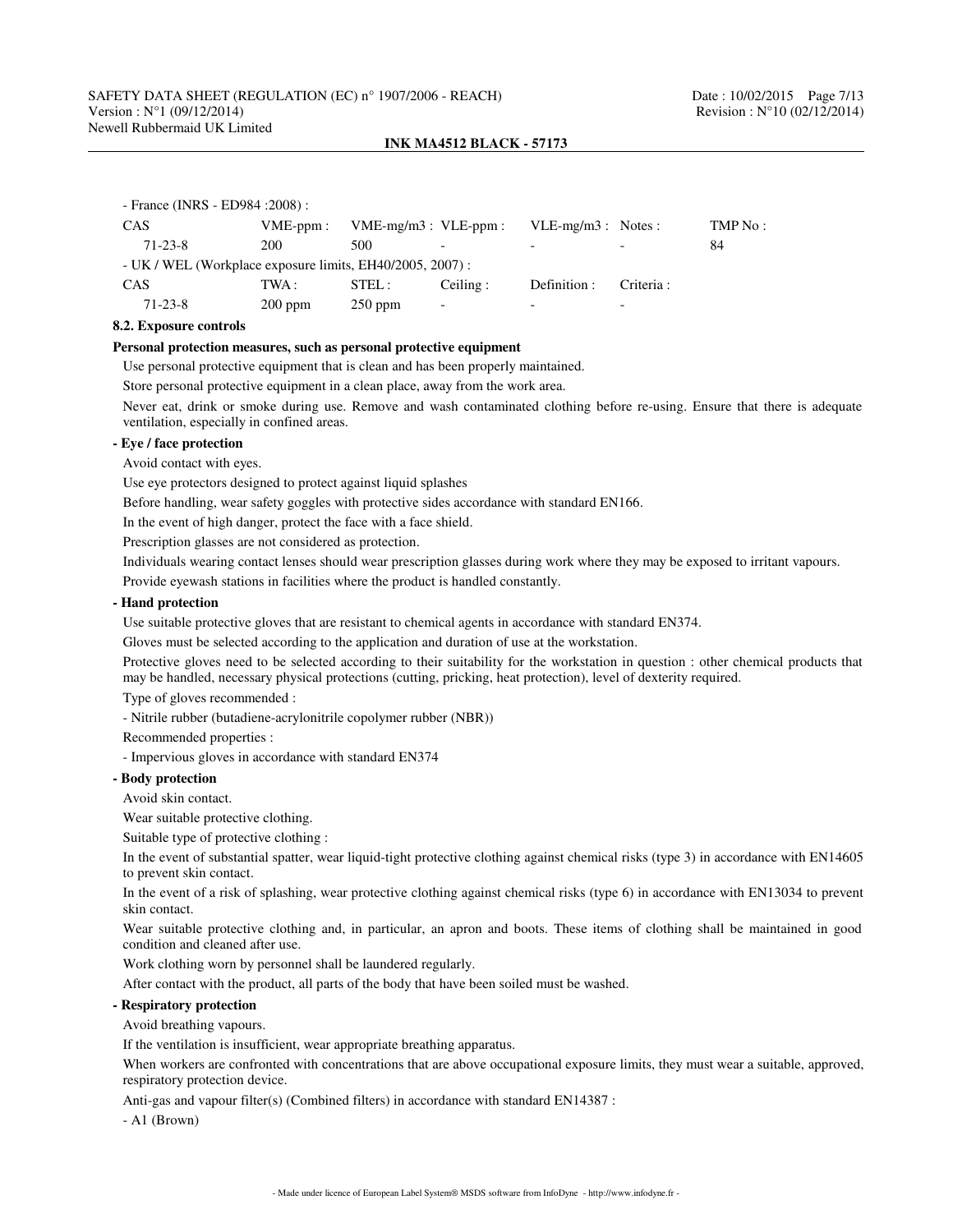### **SECTION 9 : PHYSICAL AND CHEMICAL PROPERTIES**

| 9.1. Information on basic physical and chemical properties |                                 |
|------------------------------------------------------------|---------------------------------|
| <b>General information:</b>                                |                                 |
| Physical state:                                            | Fluid liquid.                   |
| Important health, safety and environmental information     |                                 |
| $pH$ :                                                     | Not relevant.                   |
| Boiling point/boiling range:                               | $>35^{\circ}$ C                 |
| Flash Point:                                               | 13.00 $\degree$ C.              |
| Explosive properties, lower explosivity limit $(\%)$ :     | $1.7$ Vol $%$                   |
| Explosive properties, upper explosivity limit $(\%)$ :     | 13.5 Vol %                      |
| Vapour pressure $(50^{\circ}C)$ :                          | Below 110 kPa (1.10 bar).       |
| Density:                                                   | Not stated.                     |
| Water solubility:                                          | Insoluble.                      |
| Viscosity:                                                 | 3 mPas $@20°C$                  |
| Viscosity:                                                 | $v < 7$ mm2/s (40 $^{\circ}$ C) |
| Melting point/melting range :                              | Not specified.                  |
| Self-ignition temperature :                                | Not specified.                  |
| Decomposition point/decomposition range :                  | Not specified.                  |
| 9.2. Other information                                     |                                 |
| No data available.                                         |                                 |

## **SECTION 10 : STABILITY AND REACTIVITY**

### **10.1. Reactivity**

No data available.

### **10.2. Chemical stability**

This mixture is stable under the recommended handling and storage conditions in section 7.

## **10.3. Possibility of hazardous reactions**

When exposed to high temperatures, the mixture can release hazardous decomposition products, such as carbon monoxide and dioxide, fumes and nitrogen oxide.

## **10.4. Conditions to avoid**

Any apparatus likely to produce a flame or to have a metallic surface at high temperature (burners, electric arcs, furnaces etc.) must not be allowed on the premises.

Avoid :

- accumulation of electrostatic charges.

- heating
- heat

- flames and hot surfaces

## **10.5. Incompatible materials**

## **10.6. Hazardous decomposition products**

The thermal decomposition may release/form :

- carbon monoxide (CO)
- carbon dioxide (CO2)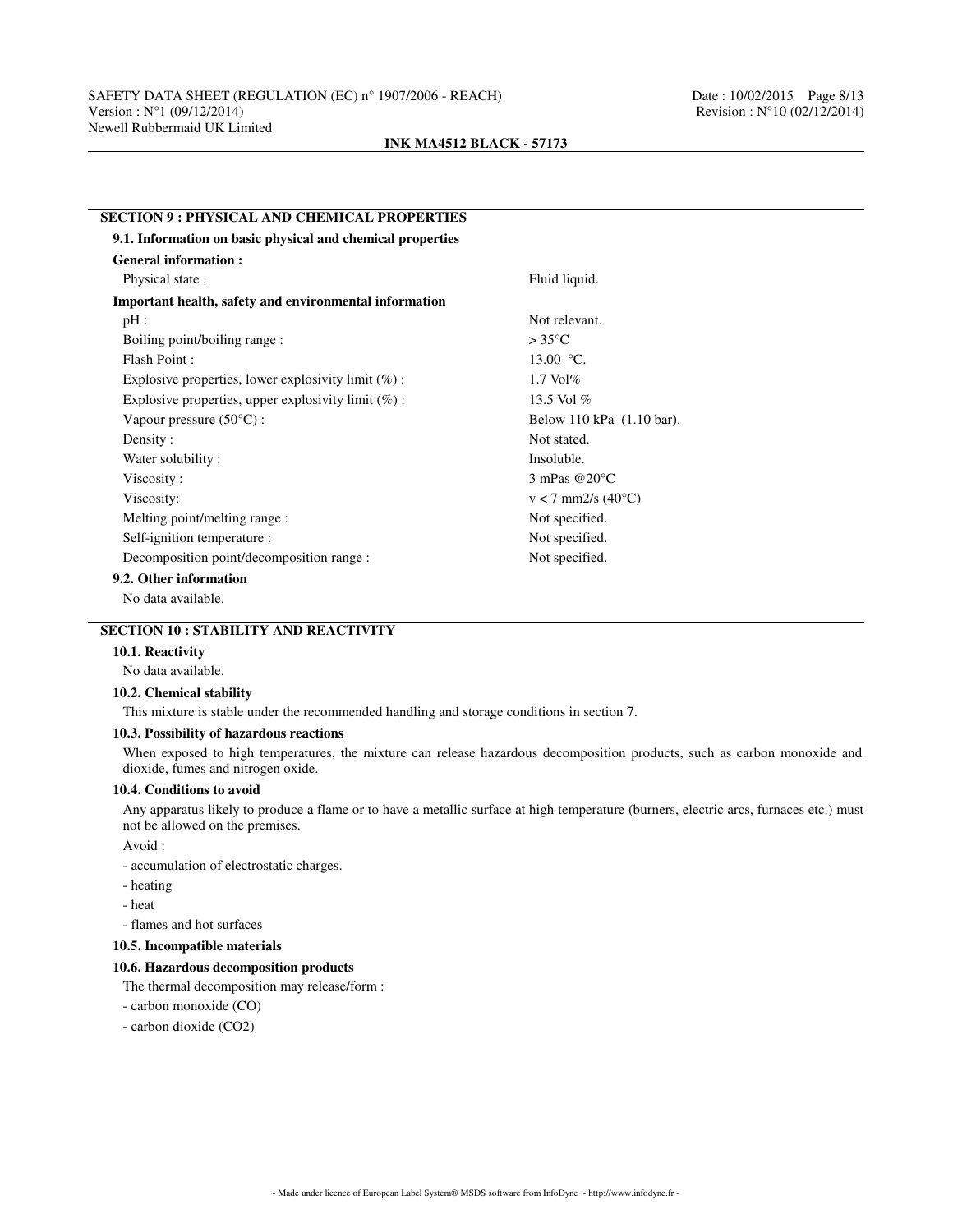# **SECTION 11 : TOXICOLOGICAL INFORMATION**

## **11.1. Information on toxicological effects**

Harmful if swallowed.

May cause irreversible damage to the skin; namely, visible necrosis through the epidermis and into the dermis, following exposure between three minutes and one hour.

Corrosive reactions are typified by ulcers, bleeding, bloody scabs, and, by the end of observation at 14 days, by discolouration due to blanching of the skin, complete areas of alopecia, and scars.

Narcotic effects may occur, such as drowsiness, narcosis, decreased alertness, loss of reflexes, lack of coordination or dizziness.

Effects may also occur in the form of violent headaches or nausea, judgement disorder, giddiness, irritability, fatigue or memory disturbance.

Cause for concern owing to the possibility that it may induce heritable mutations in the germ cells of humans.

## **11.1.1. Substances**

### **Acute toxicity :**

| C.I. SOLVENT ORANGE 3 (CAS: 495-54-5)<br>Oral route :  | $LD50 = 1650$ mg/kg<br>Species : Rat (recommended by the CLP) |
|--------------------------------------------------------|---------------------------------------------------------------|
| C.I. SOLVENT VIOLET 8 (CAS: 52080-58-7)<br>Oral route: | $LD50 = 700$ mg/kg<br>Species : Rat (recommended by the CLP)  |
| ETHYLHEXYL PHOSPHORIC ACID ESTER (CAS: 90506-69-7)     |                                                               |
| Oral route:                                            | $LD50 > 2000$ mg/kg                                           |
|                                                        | Species : Rat                                                 |
| <b>11.1.2. Mixture</b>                                 |                                                               |

### **Acute toxicity :**

Oral route : **Harmful** if swallowed. Species : Rat  $LD50 = 700$  mg/kg

# **SECTION 12 : ECOLOGICAL INFORMATION**

Toxic to aquatic life with long lasting effects.

The product must not be allowed to run into drains or waterways.

# **12.1. Toxicity**

## **12.1.2. Mixtures**

No aquatic toxicity data available for the mixture.

### **12.2. Persistence and degradability**

### **12.2.1. Substances**

C.I. SOLVENT ORANGE 3 (CAS: 495-54-5)

no degradability data is available, the substance is considered as not degrading quickly.

## **12.3. Bioaccumulative potential**

No data available.

### **12.4. Mobility in soil**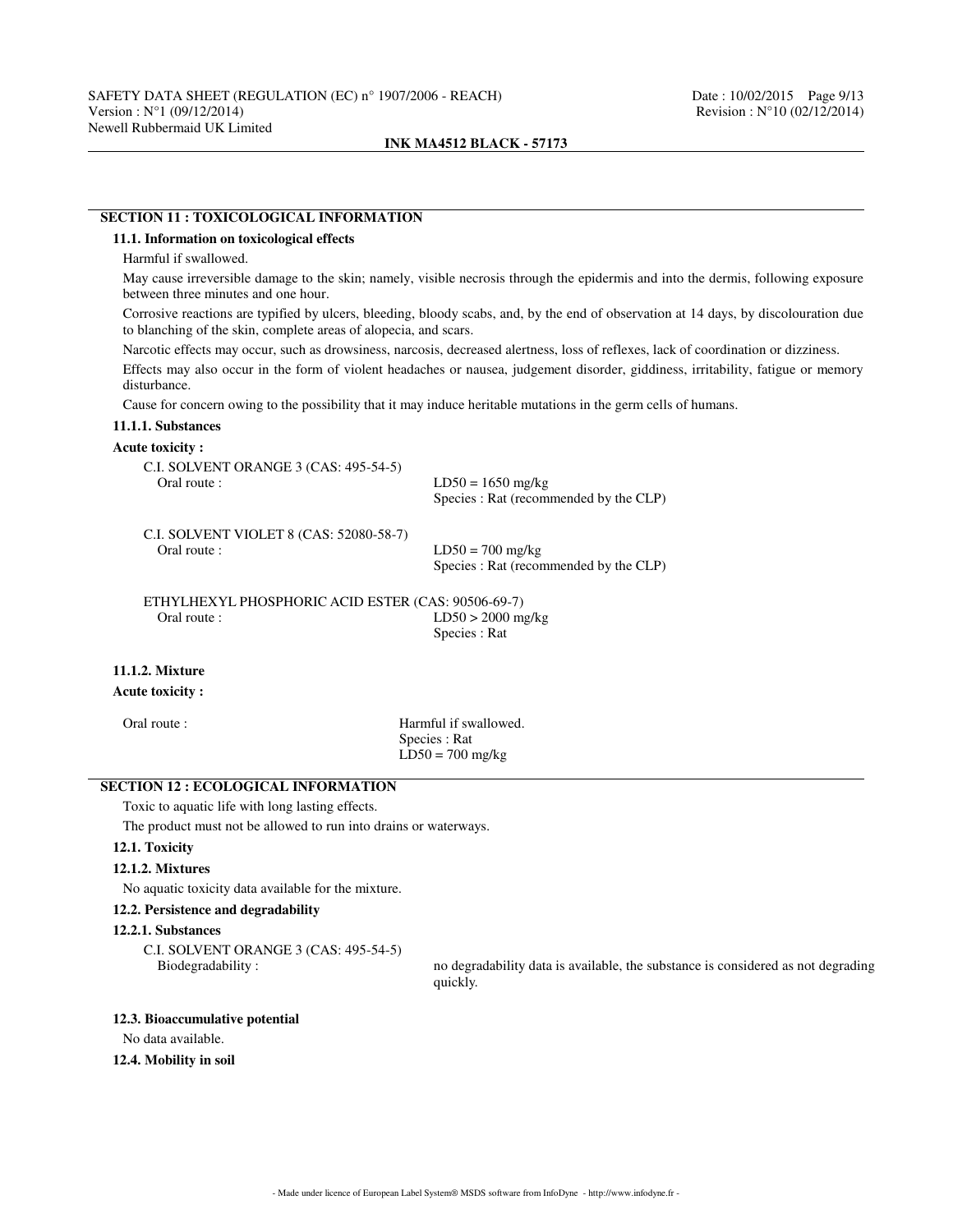No data available.

### **12.5. Results of PBT and vPvB assessment**

No data available.

### **12.6. Other adverse effects**

No data available.

## **German regulations concerning the classification of hazards for water (WGK) :**

WGK 3 (VwVwS vom 27/07/2005, KBws) : Extremely hazardous for water.

## **SECTION 13 : DISPOSAL CONSIDERATIONS**

Proper waste management of the mixture and/or its container must be determined in accordance with Directive 2008/98/EC.

### **13.1. Waste treatment methods**

Do not pour into drains or waterways.

### **Waste :**

Waste management is carried out without endangering human health, without harming the environment and, in particular without risk to water, air, soil, plants or animals.

Recycle or dispose of waste in compliance with current legislation, preferably via a certified collector or company.

Do not contaminate the ground or water with waste, do not dispose of waste into the environment.

## **Soiled packaging :**

Empty container completely. Keep label(s) on container.

Give to a certified disposal contractor.

### **Codes of wastes (Decision 2001/573/EC, Directive 2006/12/EEC, Directive 94/31/EEC on hazardous waste) :**

08 01 13 \* sludges from paint or varnish containing organic solvents or other dangerous substances

## **SECTION 14 : TRANSPORT INFORMATION**

Transport product in compliance with provisions of the ADR for road, RID for rail, IMDG for sea and ICAO/IATA for air transport (ADR 2013 - IMDG 2012 - ICAO/IATA 2014).

### **14.1. UN number**

3175

### **14.2. UN proper shipping name**

UN3175=SOLIDS or mixtures of solids (such as preparations and wastes) CONTAINING FLAMMABLE LIQUID, N.O.S. having a flash-point up to 60 °C

# **14.3. Transport hazard class(es)**

- Classification :



4.1

## **14.4. Packing group**

II

#### **14.5. Environmental hazards**

- Environmentally hazardous material :

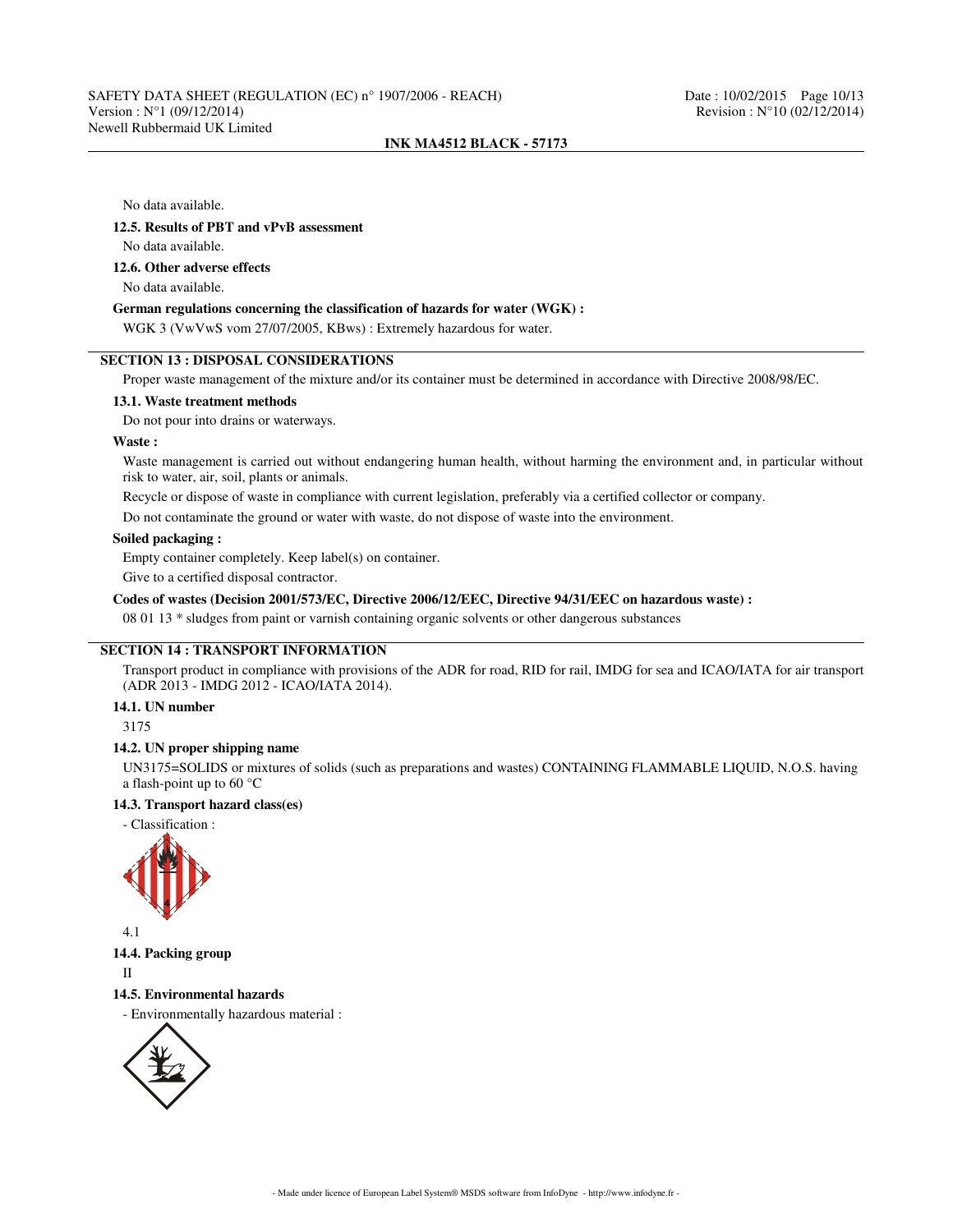### **14.6. Special precautions for user**

| <b>ADR/RID</b> | Class | Code      | Pack gr. | Label    | Ident.         | LQ             | Provis.                  | EO             | Cat.           | Tunnel |
|----------------|-------|-----------|----------|----------|----------------|----------------|--------------------------|----------------|----------------|--------|
|                | 4.1   | F1        |          | '4.1     | '40            | $1 \text{ kg}$ | 216 274 601              | E <sub>2</sub> | ∼              | Е      |
|                |       |           |          |          |                |                |                          |                |                |        |
| <b>IMDG</b>    | Class | l 2°Label | Pack gr. | LO       | <b>EMS</b>     | Provis.        | EO                       |                |                |        |
|                | 4.1   |           |          | kg       | F-A.S-I        | 216 274        | E <sub>2</sub>           |                |                |        |
|                |       |           |          |          |                |                |                          |                |                |        |
| <b>IATA</b>    | Class | 2°Label   | Pack gr. | Passager | $P$ assager    | Cargo          | Cargo                    | note           | EQ             |        |
|                | 4.1   |           | п        | 445      | 15 kg          | '448           | $50 \text{ kg}$          | A46            | E2             |        |
|                | 4.1   |           |          | Y441     | $5 \text{ kg}$ |                | $\overline{\phantom{0}}$ | A46            | E <sub>2</sub> |        |

For limited quantities, see part 2.7 of the OACI/IATA and chapter 3.4 of the ADR and IMDG.

For excepted quantities, see part 2.6 of the OACI/IATA and chapter 3.5 of the ADR and IMDG.

## **14.7. Transport in bulk according to Annex II of MARPOL73/78 and the IBC Code**

No data available.

## **SECTION 15 : REGULATORY INFORMATION**

### **15.1. Safety, health and environmental regulations/legislation specific for the substance or mixture**

## **- Classification and labelling information included in section 2:**

- The following regulations have been used:
- Directive 67/548/EEC and its adaptations
- Directive 1999/45/EC and its adaptations
- EU Regulation No. 1272/2008 amended by EU Regulation No. 487/2013.
- EU Regulation No. 1272/2008 amended by EU Regulation No. 758/2013.
- EU Regulation No. 1272/2008 amended by EU Regulation No. 944/2013.
- EU Regulation No. 1272/2008 amended by EU Regulation No. 605/2014.

### **- Container information:**

The mixture is contained in packaging that does not exceed 125 ml.

Packaging to be fitted with child-resistant fastenings (see EC Regulation No. 1272/2008, Annex II, Part 3).

Containers to be fitted with a tactile warning of danger (see EC Regulation No. 1272/2008, Annex II, Part 3).

## **- Particular provisions :**

No data available.

**- German regulations concerning the classification of hazards for water (WGK) :**

WGK 3 (VwVwS vom 27/07/2005, KBws) : Extremely hazardous for water.

## **15.2. Chemical safety assessment**

No data available.

# **SECTION 16 : OTHER INFORMATION**

Since the user's working conditions are not known by us, the information supplied on this safety data sheet is based on our current level of knowledge and on national and community regulations.

The mixture must not be used for other uses than those specified in section 1 without having first obtained written handling instructions.

It is at all times the responsibility of the user to take all necessary measures to comply with legal requirements and local regulations.

The information in this safety data sheet must be regarded as a description of the safety requirements relating to the mixture and not as a guarantee of the properties thereof.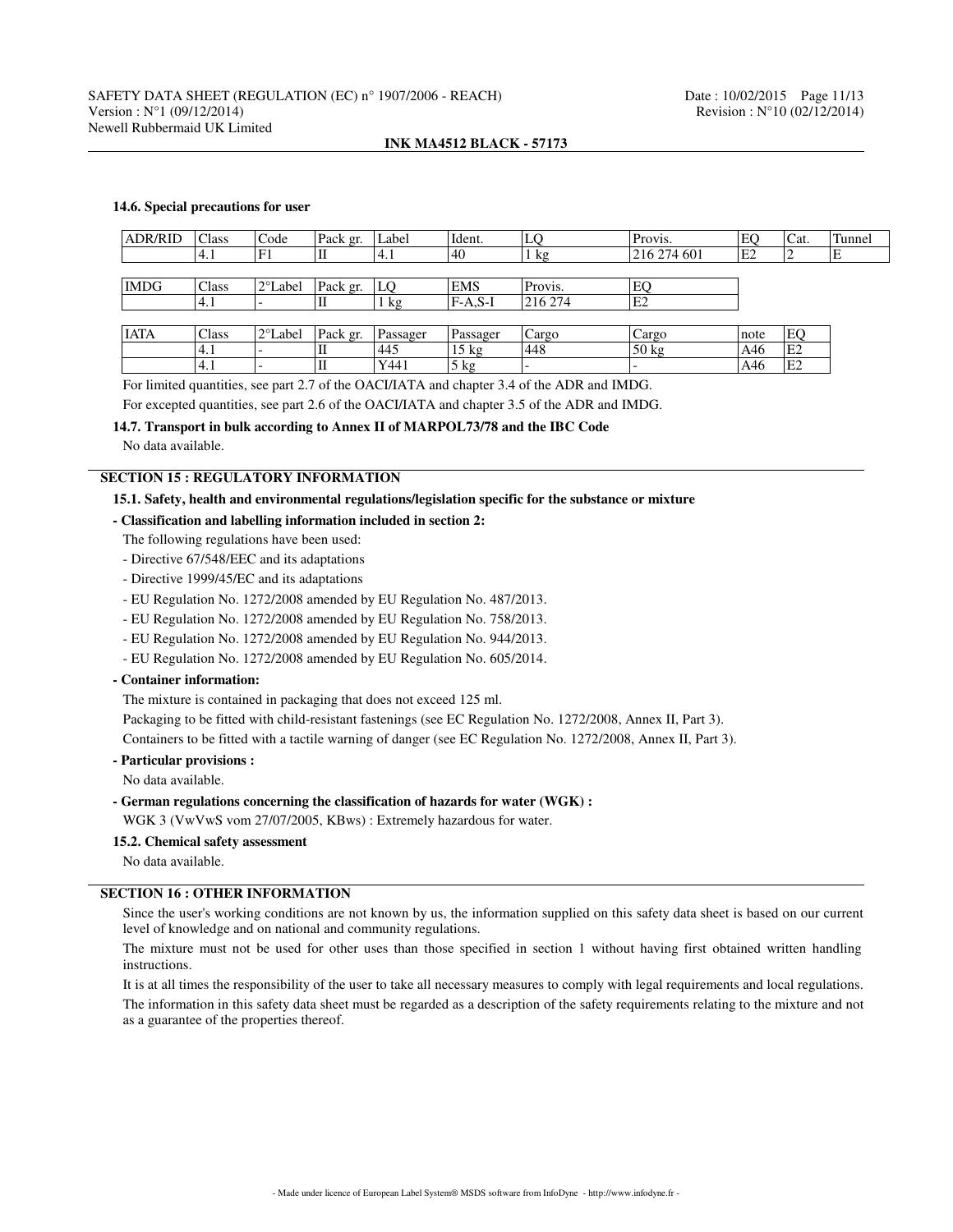# **In compliance with directives 67/548/EEC, 1999/45/EC and their amendments.**

| Hazard symbols :                          |                                                                                                                |
|-------------------------------------------|----------------------------------------------------------------------------------------------------------------|
|                                           |                                                                                                                |
| Harmful                                   | Dangerous for the environment<br>Highly flammable                                                              |
| Contains:<br>CAS 495-54-5<br>603-003-00-0 | <b>C.I. SOLVENT ORANGE 3</b><br>PROPAN-1-OL                                                                    |
| Risk phrase:                              |                                                                                                                |
| R 51/53                                   | Toxic to aquatic organisms, may cause long-term adverse effects in the aquatic<br>environment.                 |
| R 22                                      | Harmful if swallowed.                                                                                          |
| R 11                                      | Highly flammable.                                                                                              |
| R 41                                      | Risk of serious damage to eyes.                                                                                |
| R <sub>67</sub>                           | Vapours may cause drowsiness and dizziness.                                                                    |
| R 68                                      | Possible risk of irreversible effects.                                                                         |
| Safety phrase:                            |                                                                                                                |
| S 1/2                                     | Keep locked up and out of the reach of children.                                                               |
| S 26                                      | In case of contact with eyes, rinse immediately with plenty of water and seek medical<br>advice.               |
| S 29                                      | Do not empty into drains.                                                                                      |
| S 36/39                                   | Wear suitable protective clothing and eye/face protection.                                                     |
| S 45                                      | In case of accident or if you feel unwell, seek medical advice immediately (show the label<br>where possible). |
| S 46                                      | If swallowed, seek medical advice immediately and show this container or label.                                |
| S 13                                      | Keep away from food, drink and animal feedingstuffs.                                                           |
| S 16                                      | Keep away from sources of ignition - No smoking.                                                               |
| S 25                                      | Avoid contact with eyes.                                                                                       |
| S 28                                      | After contact with skin, wash immediately with plenty of  (to be specified by the<br>manufacturer).            |
| S 51                                      | Use only in well-ventilated areas.                                                                             |
| S 7/9                                     | Keep container tightly closed and in a well-ventilated place.                                                  |
| S 20                                      | When using do not eat or drink.                                                                                |
| S 24                                      | Avoid contact with skin.                                                                                       |
|                                           | Title for H, EUH and R indications mentioned in section 3 :                                                    |
| H <sub>225</sub>                          | Highly flammable liquid and vapour.                                                                            |
| H302                                      | Harmful if swallowed.                                                                                          |
| $H302 + H332$                             | Harmful if swallowed or if inhaled.                                                                            |
| H314                                      | Causes severe skin burns and eye damage.                                                                       |
| H315                                      | Causes skin irritation.                                                                                        |
| H318                                      | Causes serious eye damage.                                                                                     |
| H332                                      | Harmful if inhaled.                                                                                            |
| H336                                      | May cause drowsiness or dizziness.                                                                             |
| H341                                      | Suspected of causing genetic defects.                                                                          |
| H400                                      | Very toxic to aquatic life.                                                                                    |
| H410                                      | Very toxic to aquatic life with long lasting effects.                                                          |
| R 11                                      | Highly flammable.                                                                                              |